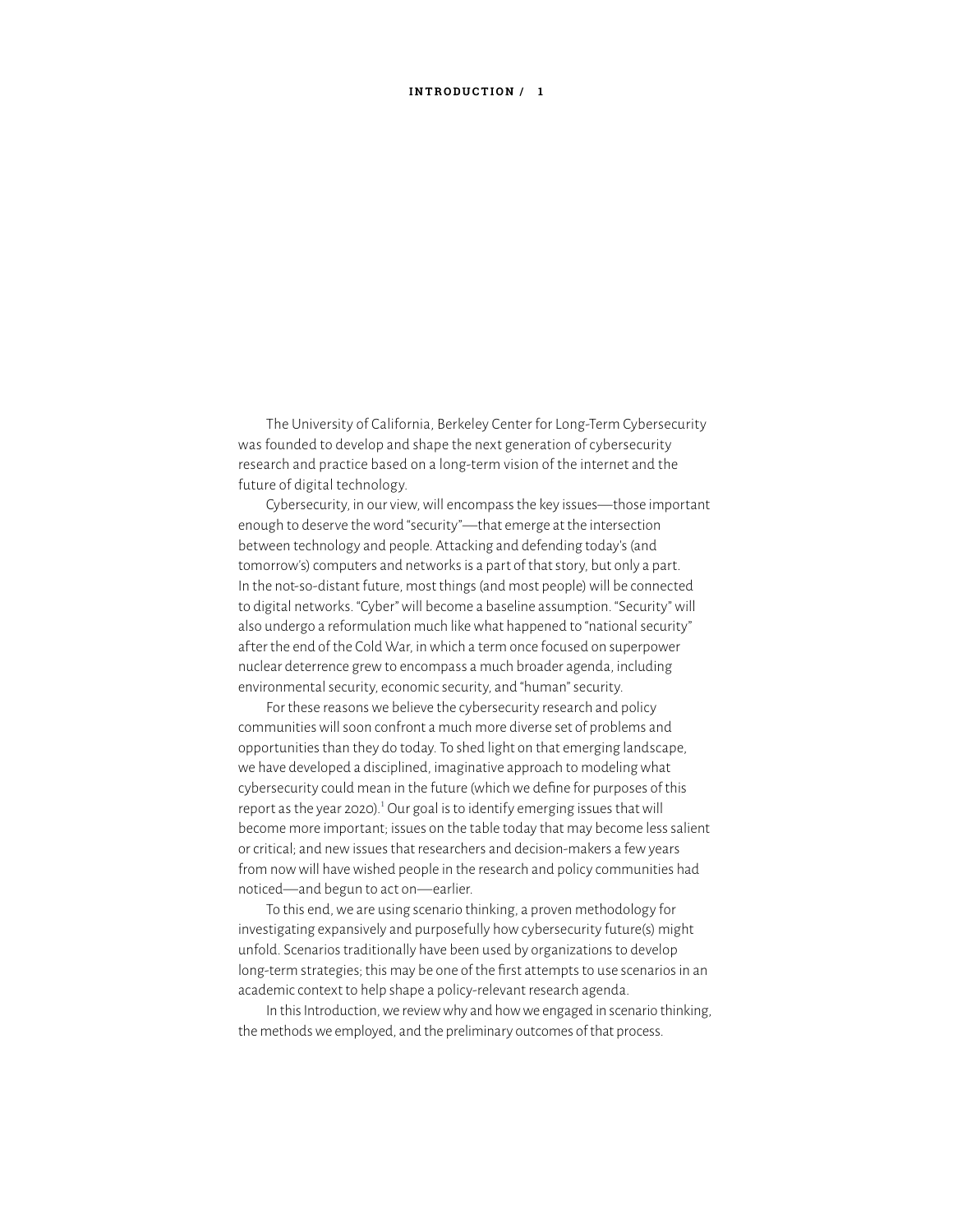# SCENARIO THINKING AND THE FUTURE OF CYBERSECURITY: WHAT, WHY, AND HOW

Scenario thinking is a *tool for ordering arguments about alternative future environment*s in which today's and tomorrow's decisions will play out. Whether used for strategic planning or identifying research priorities, scenario thinking is based on three core propositions.

- 1. Change and surprise in fast-moving socio-technical environments are of ten a consequence of unexpected and/or unexamined *permutations* among seemingly disconnected or unrelated forces of change. The world is never shaped by "just" technology, human behavior, regulation, or business models; rather, it is shaped by all of these at once, in overlapping fashion. In other words, many drivers of change work together to create new opportunities and constraints, causing new problems to arise and others to recede.
- 2. Some of the most important driving forces of change come from diverse domains—healthcare, markets, social norms, and the like outside the immediate, day-to-day, tactical environment where cybersecurity experts and organizations naturally tend to focus. Analysis of these driving forces of ten needs to be "stretched" further than is comfortable in order to identify edge-cases where potential sources of change become most visible.
- 3. New, relevant, and sometimes inspirational research programs and policy concepts develop out of constructive engagement with models that incorporate these multiple dimensions of uncertainty and emphasize how the future could be different from the present in significant and discontinuous ways. In other words, scenarios are heuristic devices that highlight new hypotheses, insights, and ideas about the future.

Royal Dutch Shell pioneered the use of scenario thinking in corporate planning during the 1970s, when multiple oil shocks followed from dramatic shifts in the political, economic, social, technological, and military (among other) determinants of the global energy system. The methodology was further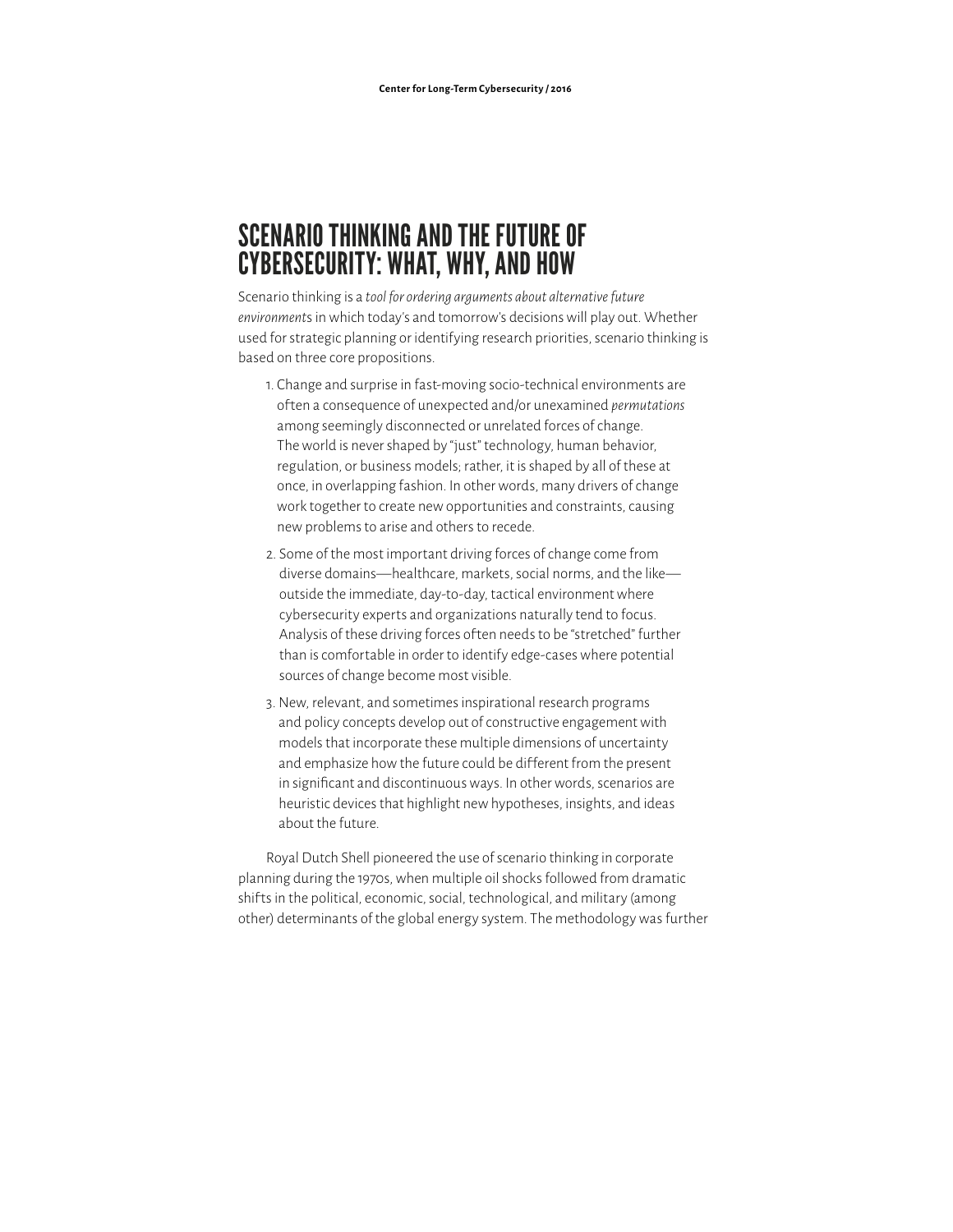#### **INTRODUCTION / 3**

developed in the 1990s by Global Business Network and was employed in a wide variety of corporate, nonprofit, and government settings. Over time, practitioners of scenario thinking determined that scenarios work best when they are treated as *hypotheses*, not predictions, and when they are used to segment, highlight, and compare some of the very different possibilities for a changed environment.

To emphasize the point: scenario thinking is *not* an attempt to predict the future or create "the" single answer to the "What will cybersecurity be in the future?" question. And it is certainly not an attempt to understand that future as a direct or linear extrapolation of current trends. Instead, scenario thinking focuses on how causes from different domains and directions intersect with one another to create discontinuities that might change what cybersecurity means. Scenarios then become a tool for investigating what needs to be understood, and what needs to be done, in order to prepare for an uncertain future as it begins to unfold and undermine assumptions that govern thinking and action today.

If we are right in our starting proposition that "cybersecurity" could mean something quite different in 2020 than it does today—both conceptually and operationally—then the value of suspending disbelief to "live in" and understand these alternative future scenario worlds becomes clear.

It is not particularly useful to debate whether one scenario is more or less likely than another—or whether these are mutually exclusive and/or comprehensively exhaustive pictures of the future. No model we know of could achieve those goals. We aim instead to provoke a discussion about what the cybersecurity research and policy communities need to do *now* in order to be better positioned for a world that might very well include some of these scenario elements.

The test of scenario thinking is not whether it predicts or portrays the future accurately. The measure of a successful set of scenarios is this: enabling people and organizations to gain insight into possible futures in which "cybersecurity" means something different than it does today, involves a broader set of actors, has meaningfully greater stakes, sits on different technological foundations, and engages core human values in a novel way.

We hope you will read and use these scenarios in that experimental spirit, and that you will share with us your reactions, questions, insights, and inspirations about both research and policy choices.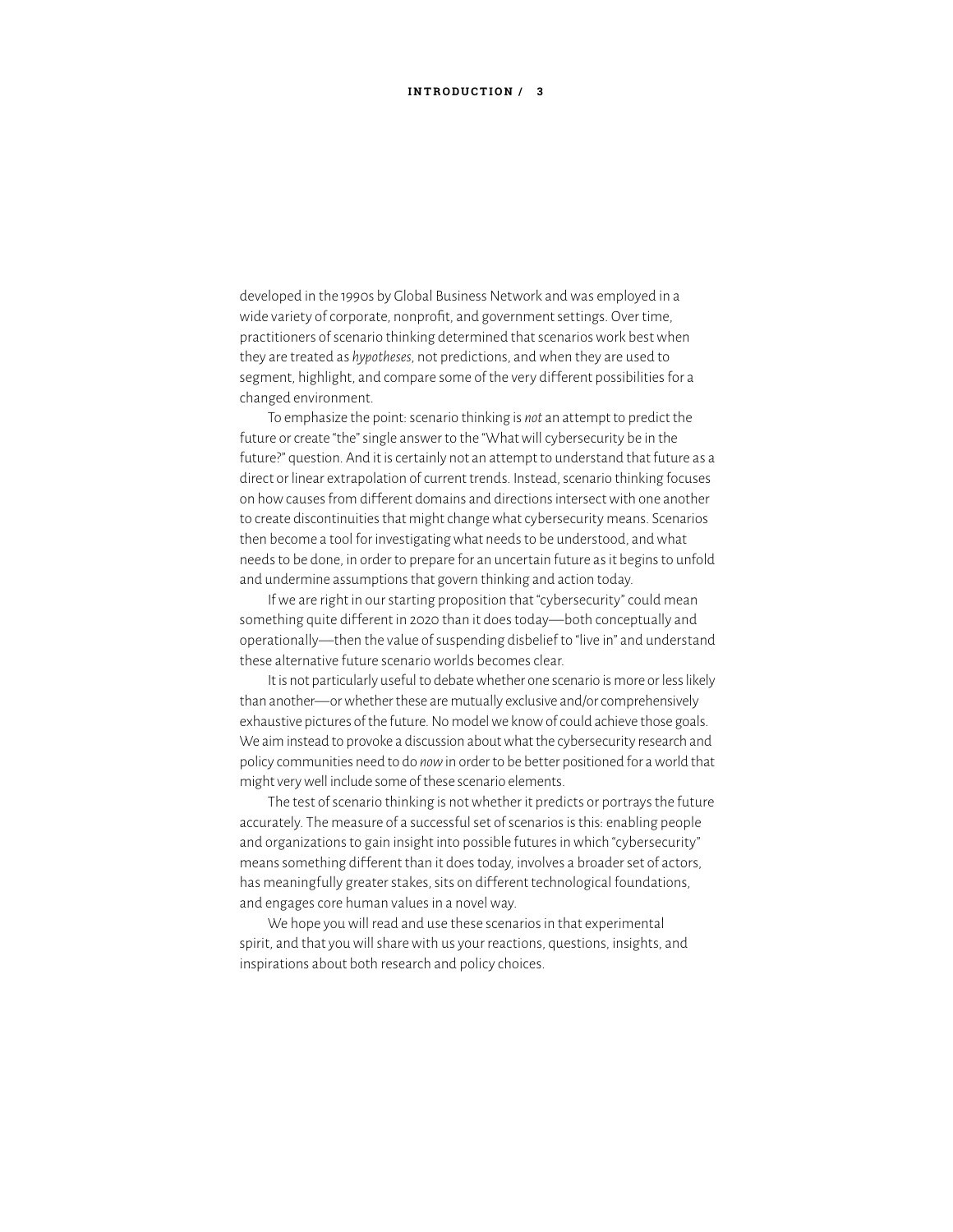## METHODOLOGY AND ASSUMPTIONS

Scenarios typically embrace qualitative perspectives and the potential for sharp discontinuities that more formal planning tools and models tend to exclude. We present these scenarios as a set of stories with causal narratives that are internally valid and logically consistent. The stories are sprinkled with indicative examples of the kinds of events and behaviors that would logically follow from the core driving forces that make up the model embedded in each scenario. These examples represent the kinds of data that would be observable indicators of a particular model but are not, again, point predictions. It is the *dif ferences* between indicators in the five scenarios that are most important, rather than the precise examples per se.

Like any good model, scenarios also are used to generate implications. Here, those implications focus on the nature and scope of cybersecurity in each world. What cybersecurity challenges and objectives rise to the fore, and what needs to be done, by whom, in order to pursue them?

These scenarios were developed out of a process that began in May 2015. The Center for Long-Term Cybersecurity brought together a broad interdisciplinary group from universities, the private sector, nonprofits, and governments, and drew on their varied points of view and expertise to develop five prototype scenarios. Working with graduate students, the Center then elaborated on the drivers of change that were *most uncertain* and *most important* in these scenarios to refine the causal logics and illuminate their potential impacts. We tried to strike a balance between developing the richness and complexity of each narrative and making them accessible and digestible to the public as well as to professional communities. An early version of the scenarios was then made available, on a restricted basis, to key stakeholders and academics for engagement, commentary, and further refinement in late 2015 and early 2016.

Our aim in writing these five scenarios is to create a usable representation of an imaginative map of the possibility space—stretched in some respects to the boundaries of plausibility—that researchers, decision-makers, and policymakers can use to help navigate the future. As a modeling exercise, the discipline of "simplify, exaggerate the most important elements, and add the complexity back in" applies. We hope that in reading these scenarios you will seek not only to understand the core characteristics of each model that we present, but to ask yourself, "What would I need to understand and do dif ferently if a world like this were to come into being?" Multiple answers to those questions will contribute to a forward-looking research and policy agenda that should be more robust, both intellectually and practically.

We welcome further engagement with and feedback on the scenarios via our website at cltc.berkeley.edu or via email at cltc@berkeley.edu.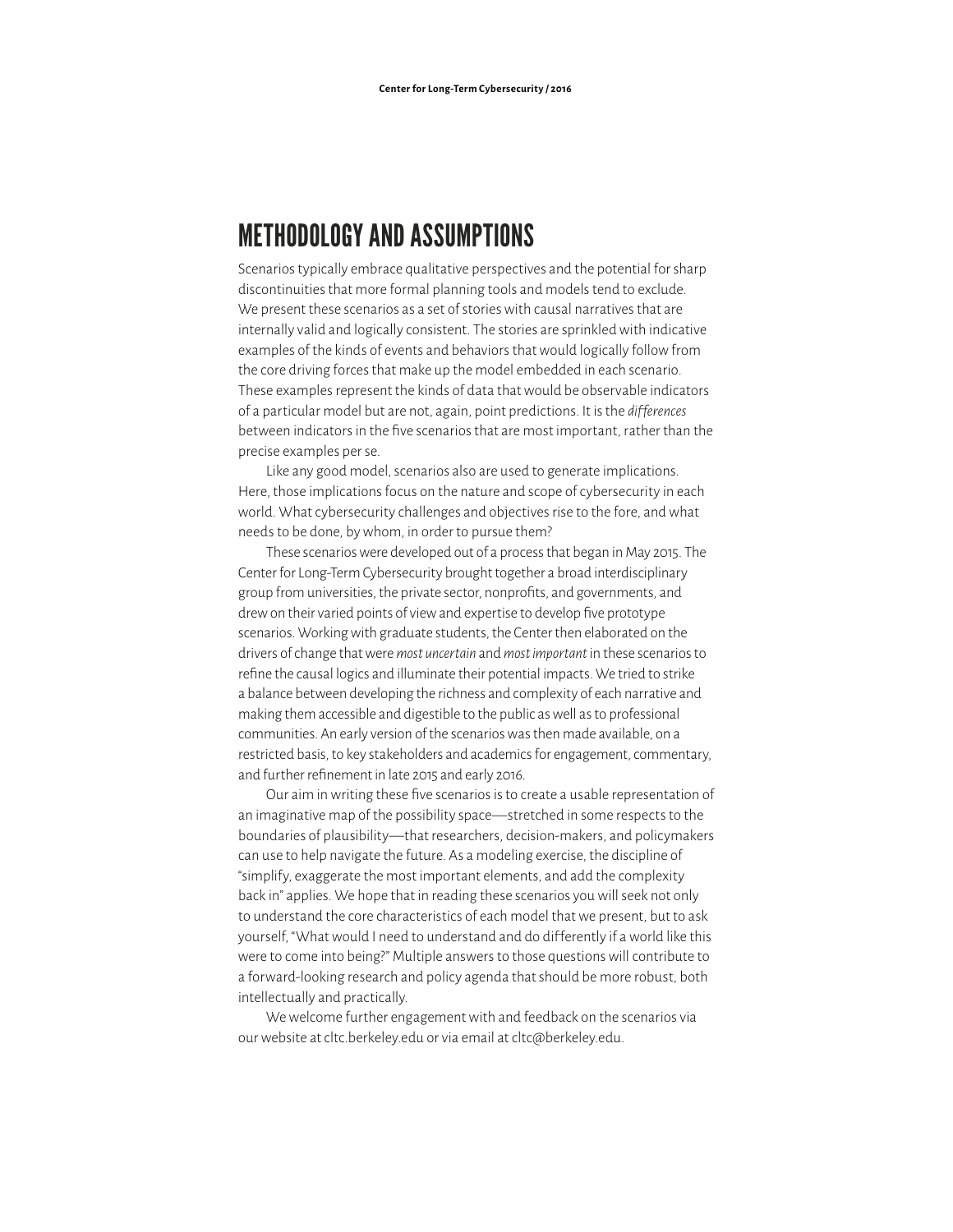## ACKNOWLEDGMENTS

The Center for Long-Term Cybersecurity would like to acknowledge UC Berkeley School of Information graduate students Daniel Griffin, Elaine Sedenberg, and Richmond Wong, who wrote the first drafts of these scenarios with guidance from Professor Steve Weber, Associate Dean Jesse Goldhammer, and CLTC Executive Director Betsy Cooper; Jonathan Reiber, who provided useful consultative advice on the structure and implications of the scenarios; Faith Hutchinson and Jackie Jones, who provided stunning design assistance for this publication; Chuck Kapelke, Jenny Johnston, and Nader Namini Asl, who edited and shaped the scenarios and provided outstanding technical support; and the Hewlett Foundation, which funded this research. CLTC would also like to thank the more than 100 contributors, too many to name, who helped imagine, develop, analyze, critique, and extend the scenarios. CLTC is grateful to each and every one of them for their support.

## *EXECUTIVE SUMMARY*

The five scenarios developed from this exercise are as follows:

### SCENARIO 1: THE NEW NORMAL

Following years of mounting data breaches, internet users in 2020 now assume that their data will be stolen and their personal information broadcast. Law enforcement struggles to keep pace as larger-scale attacks continue, and small-scale cyberattacks become entirely commonplace—and more personal. Governments are hamstrung by a lack of clarity about jurisdiction in most digital-crime cases. Hackers prove adept at collaborating across geographies while law enforcement agencies do not. Individuals and institutions respond in diverse ways: a few choose to go offline; some make their data public before it can be stolen; and others fight back, using whatever tools they can to stay one step ahead of the next hack. Cyberspace in 2020 is the new Wild West, and anyone who ventures online with the expectation of protection and justice ultimately has to provide it for themselves.

### SCENARIO 2<sup>.</sup> OMEGA

Data scientists of 2020 have developed profoundly powerful models capable of predicting—and manipulating—the behavior of single individuals with a high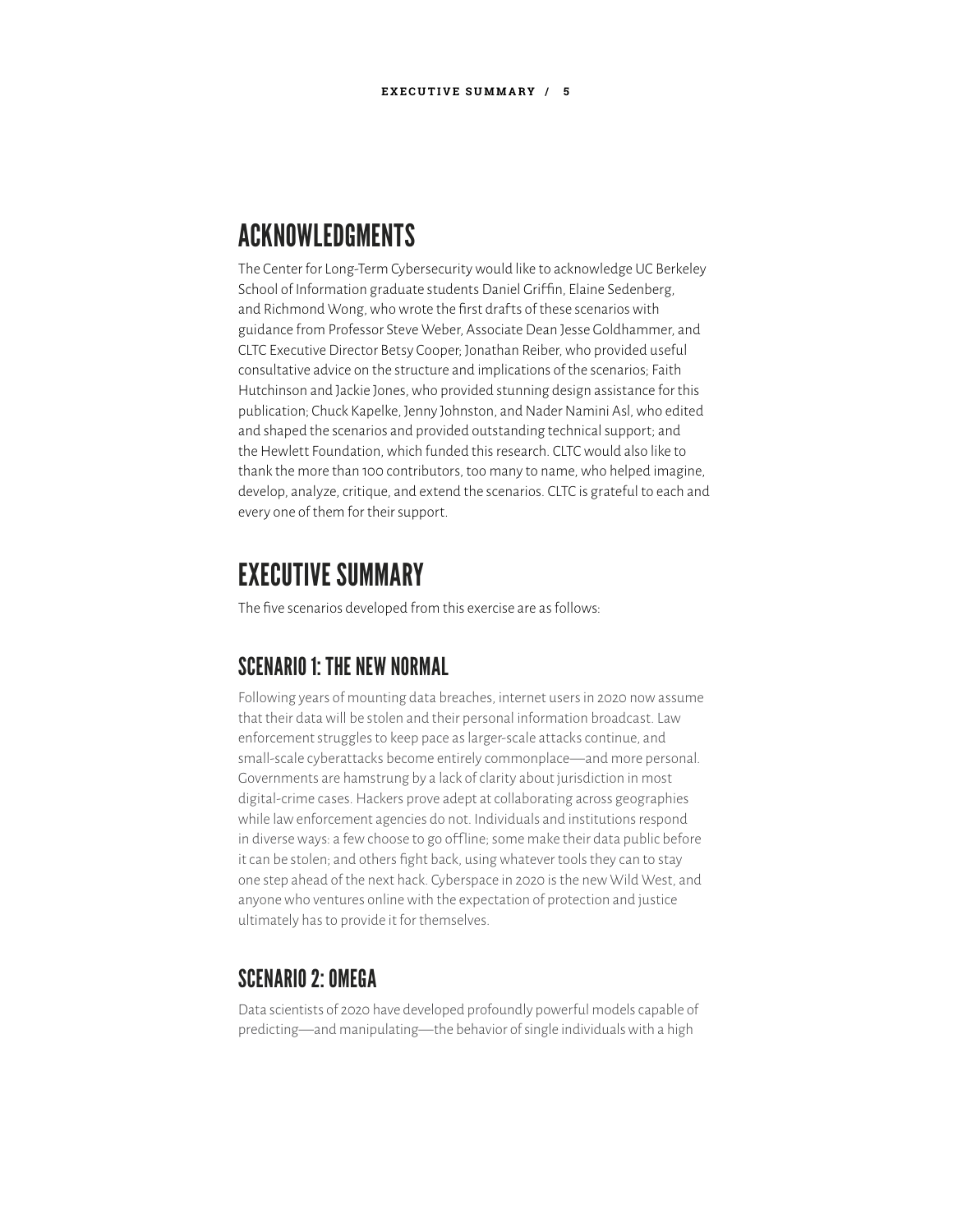degree of accuracy. The ability of algorithms to predict when and where a specific person will undertake particular actions is considered by some to be a signal of the last—or "omega"—algorithm, the final step in humanity's handover of power to ubiquitous technologies. For those responsible for cybersecurity, the stakes have never been higher. Individual predictive analytics generate new security vulnerabilities that outmatch existing concepts and practices of defense, focus increasingly on people rather than infrastructure, and prove capable of causing irreparable damage, financial and otherwise..

#### SCENARIO 3: BUBBLE 2.0

Two decades after the first dot-com bubble burst, the advertising-driven business model for major internet companies falls apart. As overvalued web companies large and small collapse, criminals and companies alike race to gain ownership of underpriced but potentially valuable data assets. It's a "war for data" under some of the worst possible circumstances: financial stress and sometimes panic, ambiguous property rights, opaque markets, and data trolls everywhere. In this world, cybersecurity and data security become inextricably intertwined. There are two key assets that criminals exploit: the datasets themselves, which become the principal targets of attack; and the humans who work on them, as the collapse of the industry leaves unemployed data scientists seeking new frontiers.

### SCENARIO 4: INTENTIONAL INTERNET OF THINGS

In 2020, the Internet of Things (IoT) is a profound social force that proves powerful in addressing problems in education, the environment, health, work productivity, and personal well-being. California leads the way with its robust "smart" system for water management, and cities adopt networked sensors to manage complex social, economic, and environmental issues such as healthcare and climate change that used to seem unfixable. Not everyone is happy, though. Critics assert their rights and autonomy as "nanny technologies" take hold, and international tensions rise as countries grow wary of integrating standards and technologies. Hackers find countless new opportunities to manipulate and repurpose the vast network of devices, often in subtle and undetectable ways. Because the IoT is everywhere, cybersecurity becomes just "security" and essential to daily life.